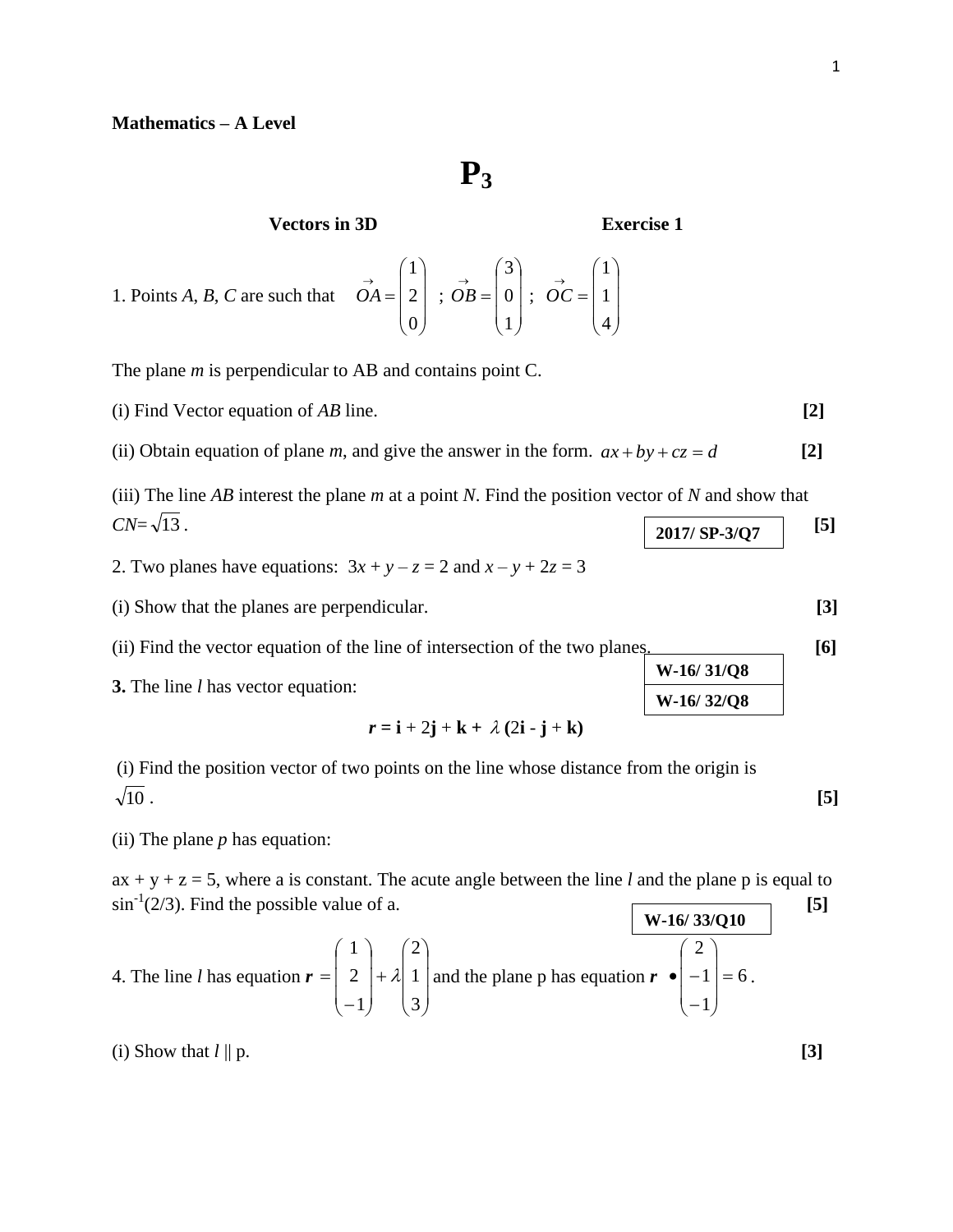(ii) A line m lies in plane p and is perpendicular to *l*. The line m passes through the point with coordinate  $(5,3,1)$ . Find the vector equation of m.  $\boxed{6}$ **M-16/ 32/Q8**

**5.** The points A, B, C, D have position vectors:

$$
\overrightarrow{OA} = \mathbf{i} + 3\mathbf{j} + 2\mathbf{k} \ ; \ \overrightarrow{OB} = 2\mathbf{i} + \mathbf{j} - \mathbf{k} \ ; \ \overrightarrow{OC} = 2\mathbf{i} + 4\mathbf{j} + \mathbf{k} \ ; \ \overrightarrow{OD} = -3\mathbf{i} + \mathbf{j} + 2\mathbf{k}
$$

(i) Find the equation of plane containing points A, B and C, giving your answer in the form :

$$
ax + by + cz = d \tag{6}
$$

(ii) The line through D parallel to OA meets the plane with equation  $x + 2y - z = 7$  at the point P.

Find the position vector of P and show that the length of DP is  $2\sqrt{14}$ .  $\begin{bmatrix} 14 \end{bmatrix}$  **S-16/31/Q9** [5]

**6.** The point A, B, C have position vectors  $\overrightarrow{OA} = \mathbf{i} + 2\mathbf{j} + 3\mathbf{k}$ ;  $\overrightarrow{OB} = 4\mathbf{j} + \mathbf{k}$  and

 $\overrightarrow{OC} = 2\mathbf{i} + 5\mathbf{j} - \mathbf{k}$ . A fourth point D is such that the quadrilateral ABCD is a parallelogram.

(i) Find the position vector of D and verify that the parallelogram is a rhombus. **[5]**

(ii) The plane p is parallel to OA and the line BC lies in p. Find the equation of p, giving your answer in the form  $ax + by + cz = d$ . [5] **S-16/ 32/Q9**

**7.** The points A and B have position vector,  $\overrightarrow{OA} = \mathbf{i} + \mathbf{j} + \mathbf{k}$  and  $\overrightarrow{OB} = 2\mathbf{i} + 3\mathbf{k}$ . The line l has vector equation:  $\mathbf{r} = 2\mathbf{i} - 2\mathbf{j} - \mathbf{k} + \mu(-\mathbf{i} + 2\mathbf{j} + \mathbf{k})$ 

- (i) Show that the line passing through A and B does not intersect *l*. **[4]**
- (ii) Show that the length of perpendicular from A to *l* is  $1/\sqrt{2}$ . 2 . **[5] S-16/ 33/Q8**

**8.** The line  $l_1$  passes through the points  $(0,1,5)$  and  $(2,-2,1)$ . The line  $l_2$  has equation:

- $r = 7i + j + k + \mu (i + 2j + 5k)$
- (i) Show that lines  $l_1$  and  $l_2$  are skew.  $\begin{bmatrix} 6 \end{bmatrix}$
- (ii) Find the acute angle between line  $l_2$  and X- axis. **[3]**  $\begin{bmatrix} 5.15/31/06 \end{bmatrix}$  [3] **S-15/ 31/Q6**

9. The points A and B have position vectors  $\overrightarrow{OA} = 2\mathbf{i} \cdot \mathbf{j} + 3\mathbf{k}$  and  $\overrightarrow{OB} = \mathbf{i} + \mathbf{j} + 5\mathbf{k}$ . The line *l* has equation  $\mathbf{r} = \mathbf{i} + \mathbf{j} + 2\mathbf{k} + \lambda(3\mathbf{i} + \mathbf{j} - \mathbf{k})$ 

(i) Show that *l* does not intersect the line passing through A and B. **[5]**

$$
f_{\rm{max}}
$$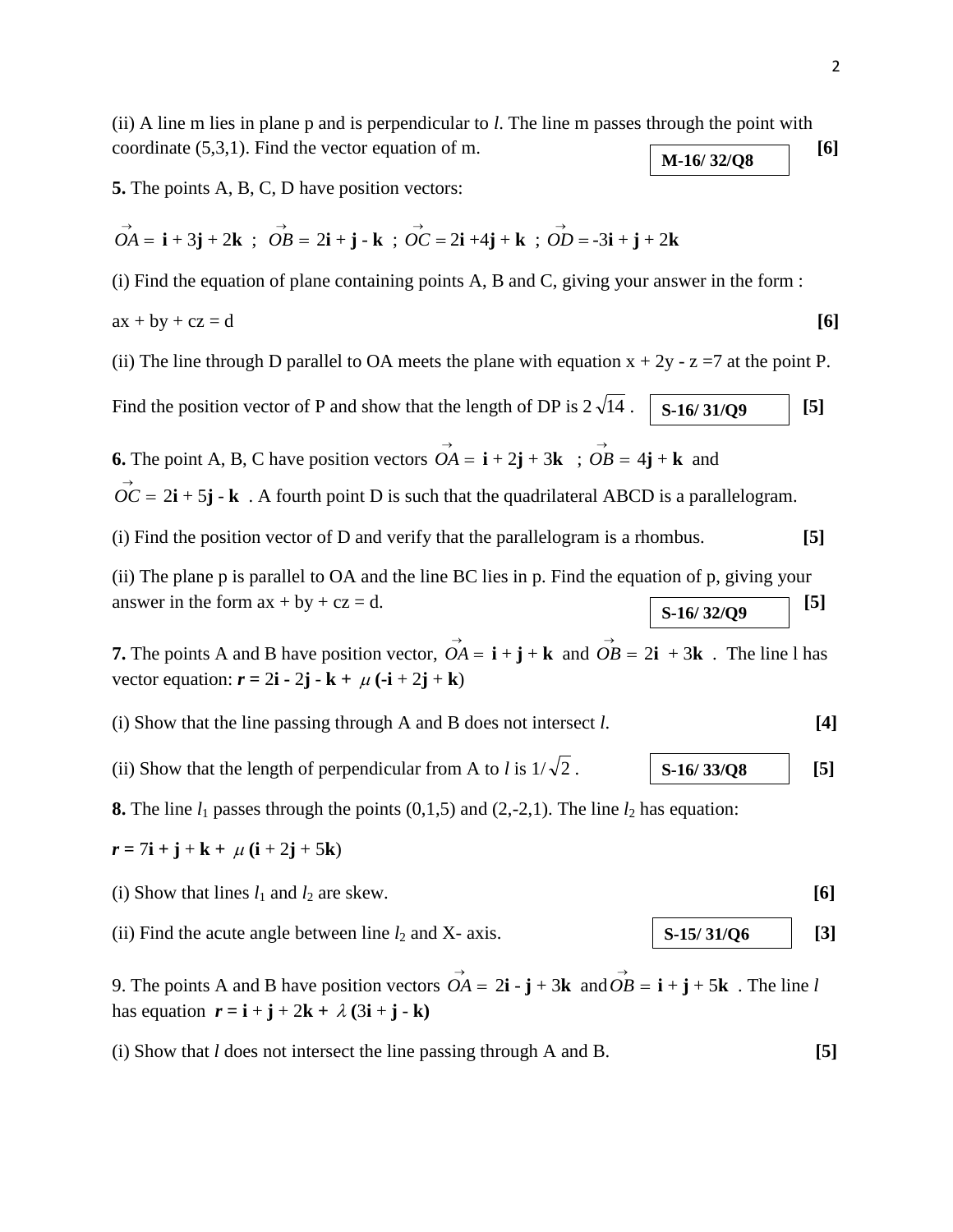(ii) Find the vectors equation of the line *l*. 
$$
\boxed{\textbf{S-15/33/Q9}}
$$
 [6]

**S-15/ 32/Q10**

**[3]**

(ii) Find the acute angle between 'p' and the Y-axis.  $\begin{bmatrix} S-11/31/03 \end{bmatrix}$  [4] **S-11/ 31/Q3**

(i) Find the coordinates of B. **[3]**

13. The line *l* has equation:

 $ax + by + cz = d$ 

10. Two planes have equation :

passes through B and is perpendicular to AB :

 $r = 4i - 9j + 9k + \lambda(-2i + j - 2k)$ 

**(ii)** Find the equation of plane containing the line *l* and point A. Give your answer in the form.

(i) Calculate the acute angle between the two planes. **[4]**

12. A plane has equation  $4x - y + 5y = 39$ . A line is parallel to the vector  $(i - 3j + 4k)$  and passes

(ii) Find the acute angle between the line and plane. **[4]**

(iii) A point C lies on the line and is such that the distance between C and B is twice the distance

11. Two points A and B have coordinates (-1, 2, 5) and (2, -2, 11) respectively. The plane p

(i) Find the equation of plane p, giving your answer in the form  $ax + by + cz = d$ 

 $x + 3y - 2z = 4$  and  $2x + y + 3y = 5$ . The planes intersect in the line *l*.

(i) Show that the length of the perpendicular from A to *l* is 15. **[5]**

through point A  $(0, 2, -8)$ . The line meets the plane at the point B

(ii) The line lies in the plane with the equation  $ax + by -3z + 1 = 0$ . Find the values of *a* and *b*. [5]

14. The equation of two lines are :

 $r = i + 4j - 2k + \lambda (i + 3k)$ 

 $r = a\mathbf{i} + 2\mathbf{j} - 2\mathbf{k} + \mu (\mathbf{i} + 2\mathbf{j} + 3\mathbf{ak})$ , where a is constant.

(i) Show that lines intersect for all values of a. **[4]**

(ii) Given that the point of intersection is at a distance of 9 units from the origin, find the values of a.  $[4]$ 

$$
f_{\rm{max}}
$$

**W-14/ 33/Q7**





- between A and B. Find the possible coordinates of point C. **[3]**
	- **W-15/ 33/Q8**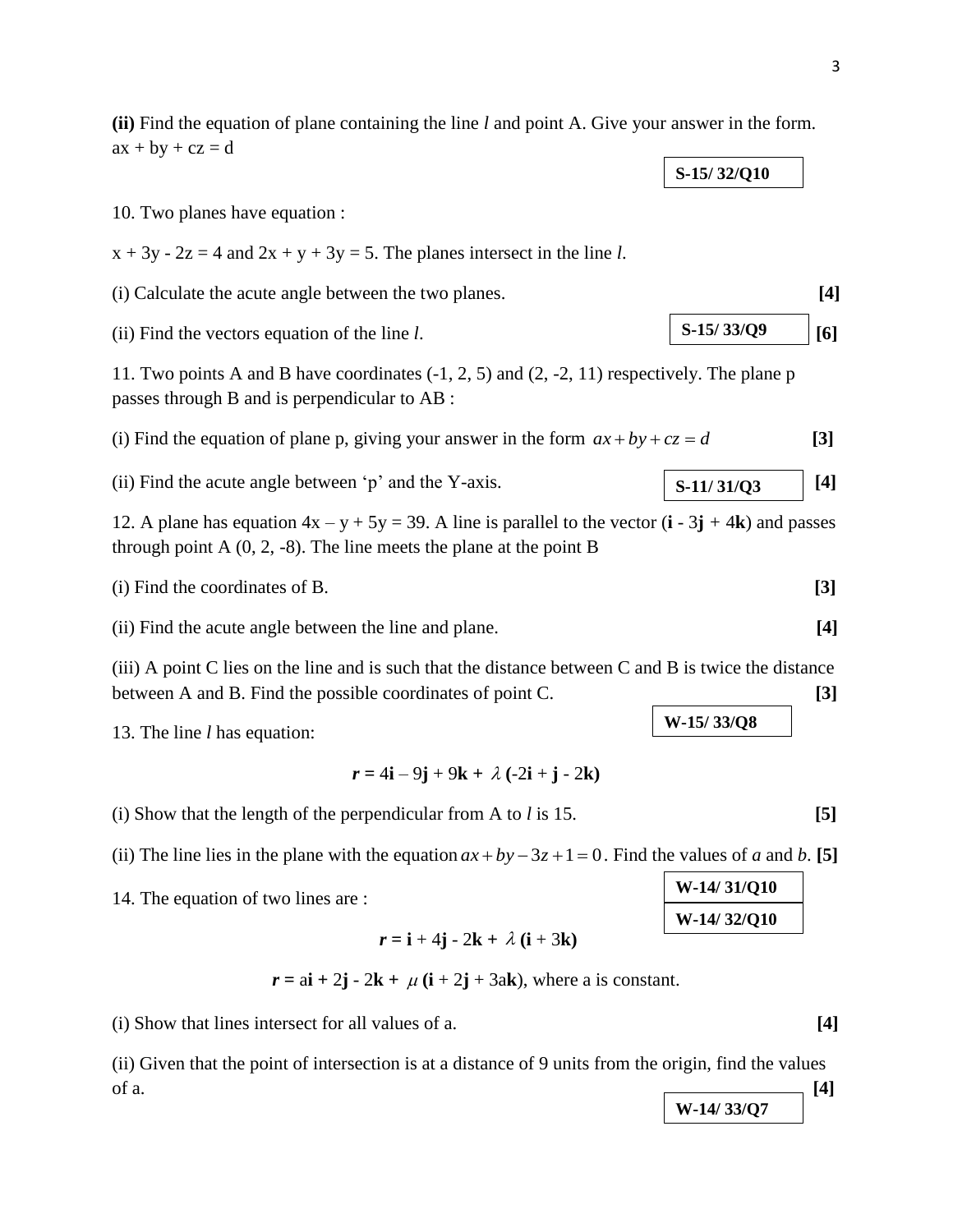15. The line *l* has equation

$$
r = 4\mathbf{i} - \mathbf{j} + 2\mathbf{k} + \lambda (2\mathbf{i} - 3\mathbf{j} + 6\mathbf{k}),
$$

The plane p passes through the point (4, -1, 2) and is perpendicular to *l*.

(i) Find the equation p in the form  $ax + by + cz = a$ . [2]

(ii) Find the perpendicular distance from origin to p. **[3]**

(iii) A second plane q is parallel to p and the perpendicular distance between p and q is 14 units. Find the possible equations of q.  $\boxed{\text{S}_{.14/31/}\Omega7}$  [3] **S-14/ 31/Q7**

16. The position vectors of points A, B ard C are:  $\overrightarrow{OA} = i + 2j + 3k$ ;  $\overrightarrow{OB} = 2i + 4j + k$  and

$$
\vec{OC} = 3i + 5j - 3k
$$

(i) Find the exact value of cos (BAC). **[4]**

(ii) Hence find the exact value of area of triangle ABC. **[3]**

(iii) Find the equation of plane which is parallel to the y-axis and contains the line through B and C. Give your answer in the form  $ax + by + cz = d$ .  $\boxed{\textbf{s}_1 \cdot \textbf{s}_2 \cdot \textbf{s}_3 \cdot \textbf{s}_4 \cdot \textbf{s}_5 \cdot \textbf{s}_6 \cdot \textbf{s}_7 \cdot \textbf{s}_8 \cdot \textbf{s}_8 \cdot \textbf{s}_8 \cdot \textbf{s}_9 \cdot \textbf{s}_9 \cdot \textbf{s}_9 \cdot \textbf{s}_9 \cdot \textbf{s}_9 \cdot \textbf{s}_9 \cdot \textbf{s}_9 \cdot \textbf{s}_9 \cdot \textbf{s}_9 \cdot \textbf{s}_9 \cdot \textbf{s}_9 \cdot \textbf{s}_9 \$ **S-14/ 32/Q10**

17. The line *l* has equation  $\mathbf{r} = \mathbf{i} + 2\mathbf{j} - \mathbf{k} + \lambda(3\mathbf{i} - 2\mathbf{j} + 2\mathbf{k})$  and the plane p has equation:  $2x + 3y - 5z = 18$ 

| (i) Find the position vector of the point of intersection of $l$ and $p$ . |  |
|----------------------------------------------------------------------------|--|
|----------------------------------------------------------------------------|--|

(ii) Find the acute angle between *l* and p. **[4]**

(iii) A second plane q is perpendicular to the plane p and contains the line *l*. find the equation of q, give your answer in the form  $ax + by + cz = d$ .  $\boxed{g(14/32/0.10)}$  [5] **S-14/ 33/Q10**

18. The points A and B have position vectors 2**i -** 3**j** + 2**k** and 5**i -** 2**j** + **k** respectively. The plane p has equation  $x + y = 5$ 

(i) Find the position vector of the point of intersection of the line through A and B and plane p. **[4]**

(ii) A second plane q has an equation of the form  $x + by + cz = d$ . The plane q contains the line AB, and the acute angle between the planes p and q is 60 . Find the equation of q. **[7]**

**S-13/ 32/Q10**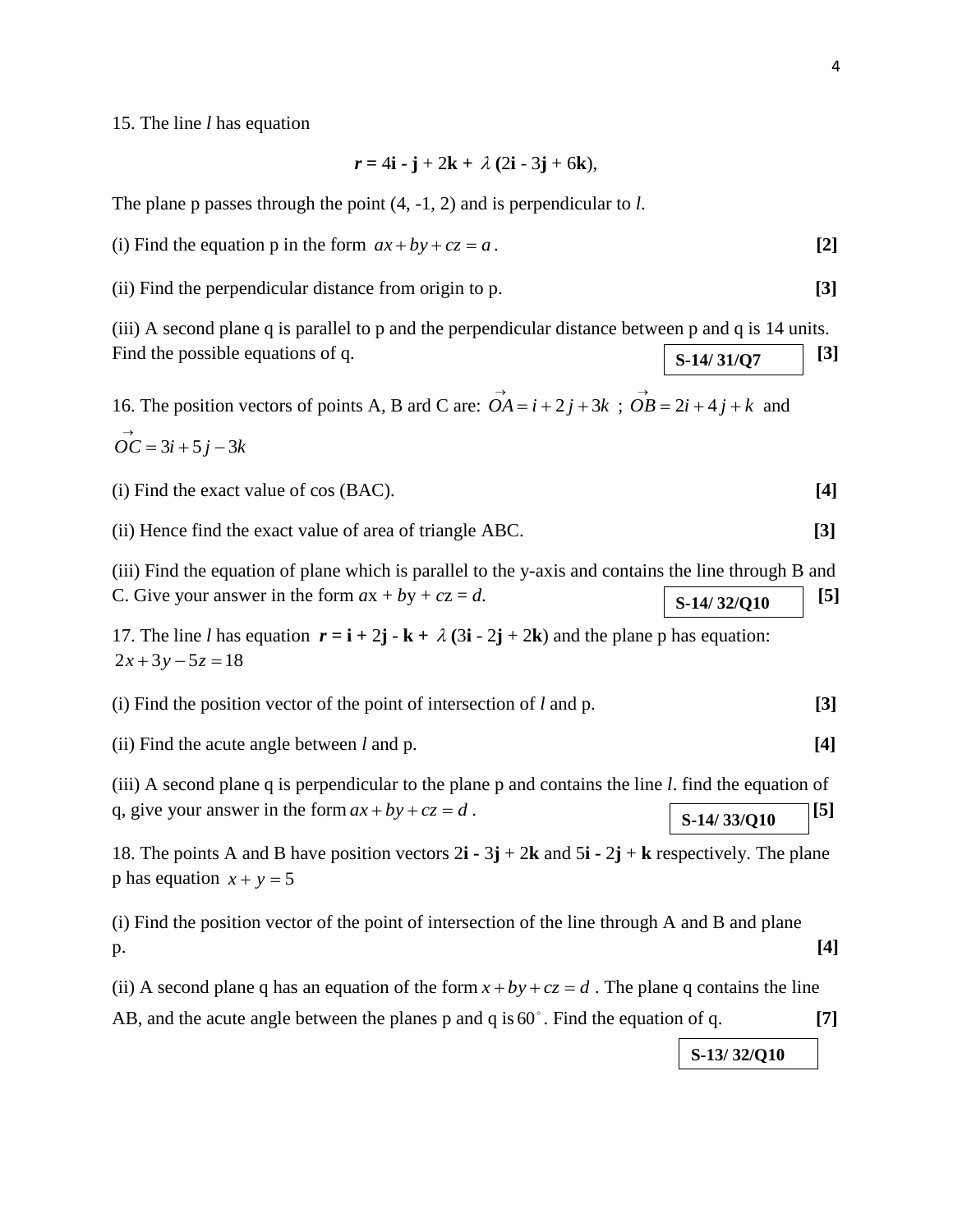19. Given points 
$$
\vec{OA} = \begin{pmatrix} 2 \\ -1 \\ 2 \end{pmatrix}
$$
;  $\vec{OB} = \begin{pmatrix} 0 \\ 3 \\ 1 \end{pmatrix}$ ;  $\vec{OC} = \begin{pmatrix} 3 \\ 0 \\ 4 \end{pmatrix}$ 

The point D lies on BC, and is such that  $CD = 2DB$ .



 $\sqrt{ }$ 

(i) Find the equation of plane ABC. Give your answer in the form  $ax + by + cz = d$ . [6]

(ii) Find the position vector of D. **[1]**

(iii) Show that the length of perpendicular from A to OD is 
$$
\frac{1}{3}\sqrt{65}
$$
.  $\boxed{\textbf{W-13/32/Q9}}$  [4]

20. Two planes have equations  $3x - y + 2z = 9$  and  $x + y - 4z = -1$ 

(i) Find the acute angle between the planes. **[3]**

(ii) Find a vector equation of the line of intersection of the planes. **[6]**

21. Given Points P and Q,  $\overrightarrow{OP} = 7i + 7j - 5k$  and  $\overrightarrow{OQ} = -5i + j + k$ . The midpoint of PQ is point A. The plane  $\pi$  is perpendicular to the line PQ and passes through A.

(i) Find the equation of  $\pi$ , giving answer, in the form  $ax + by + cz = d$ . [4]

(ii) The straight line through P parallel to the X- axis, meets  $\pi$  at the point B. Find the distance AB. **[5] S-13/ 31/Q6**

22. The line *l* has equation :  $\mathbf{r} = (\mathbf{i} + \mathbf{j} + \mathbf{k}) + \lambda (\mathbf{a}\mathbf{i} + 2\mathbf{j} + \mathbf{k})$ , where a is a constant. The plane p has equation  $x + 2y + 2z = 6$ . Find the value or values of a in each of the following cases.

**W-13/ 33/Q6**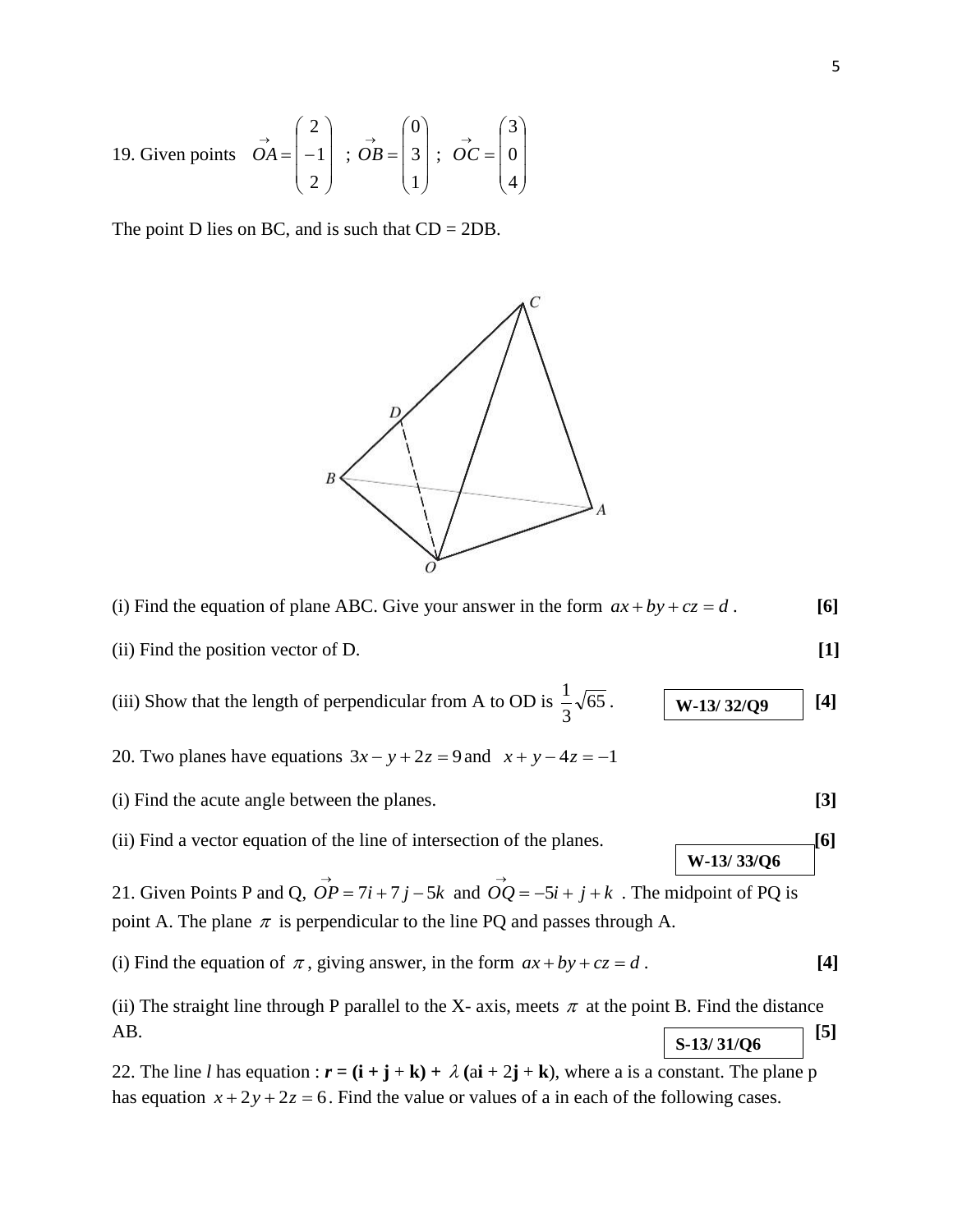(i) The line *l* is parallel to plane p. **[2]**

(ii) The line *l* intersects the line passing through the points with position vectors  $3\mathbf{i} + 2\mathbf{j} + \mathbf{k}$  and  $i + j - k.$  [4]

23. The point P has coordinates  $(-1, 4, 11)$  and the line *l* has equation.  $\mathbf{r} =$  $\overline{\phantom{a}}$  $\overline{\phantom{a}}$  $\begin{pmatrix} 1 \\ 1 \end{pmatrix}$ J  $\mathsf{I}$  $\setminus$ -4  $3 \mid + \lambda \mid 1 \mid$ 

(i) Find the perpendicular distance from P to *l*. **[4]**

(iii) The acute angle between the line  $l$  and plane p is  $tan^{-1}2$ .

(ii) Find the equation of the plane which contains P and *l*, give your answer in the form  $ax + by + cz = d$ . **[5] S-12/ 31/Q8**

24. Two planes m and n have equations :  $x + 2y - 2z = 1$  and  $2x - 2y + z = 7$  respectively. The line *l* has equation  $\mathbf{r} = (\mathbf{i} + \mathbf{j} - \mathbf{k}) + \lambda (2\mathbf{i} + \mathbf{j} + 2\mathbf{k})$ 

(i) Show that  $l$  is parallel to m.

(ii) Find the position vector of the point of intersection of *l* and n.  $\left[3\right]$ 

(iii) A point P lies on *l* is such that its perpendicular distances from m and n are equal. Find the position vectors of two possible positions for P and calculate the distance between them. **[6]**

25. The lines *l* and m have equations.  $\mathbf{r} = (3\mathbf{i} - 2\mathbf{j} + \mathbf{k}) + \lambda (\mathbf{-i} + 2\mathbf{j} + \mathbf{k})$  and  $\mathbf{r} = (4\mathbf{i} + 4\mathbf{j} + 2\mathbf{k}) +$  $\mu$  (a**i** + b**j** - **k**), where a and b are constants.

- (i) Given *l* and m intersect, show that  $2a b = 4$ . [4]
- (ii) Given *l* and m are perpendicular. Find the values of a and b.  $\begin{bmatrix} S-12/33/09 \end{bmatrix}$  [4]
- (iii) when a and b have these values find the point of intersection of *l* and m. **[2]**

26. The A, B, C are such that: 
$$
\vec{OA} = \begin{pmatrix} 3 \\ -2 \\ 4 \end{pmatrix} ; \vec{OB} = \begin{pmatrix} 2 \\ -1 \\ 7 \end{pmatrix} ; \vec{OC} = \begin{pmatrix} 1 \\ -5 \\ -3 \end{pmatrix}
$$

The plane m is parallel to  $\overrightarrow{OC}$  and contains A and B.

- (i) Find the equation of m, give your answer in the form  $ax + by + cz = d$
- (ii) Find the length of the perpendicular from C to the line through A and B. **[5]**



$$
\frac{\text{[3]}}{\text{S-12/32/010}}
$$

 $\overline{\phantom{a}}$ 

 $\mathsf{I}$  $\overline{ }$  $\int$ 

 $+ \lambda \begin{vmatrix} 1 \end{vmatrix}$ 

 $\setminus$ 

J

3

 $\overline{\phantom{a}}$ 

 $\backslash$ 

2

2. **S**  $\begin{array}{|c|c|c|c|} \hline \text{S-13/33/Q10} & \hline \end{array}$  [5]

1

ſ

$$
\left[\frac{\text{S-12/32/Q10}}{\text{S}}\right][3]
$$

$$
S-12/33/Q9 \qquad [4
$$

$$
hem. \qquad [6]
$$

$$
\overline{}
$$

**[6]**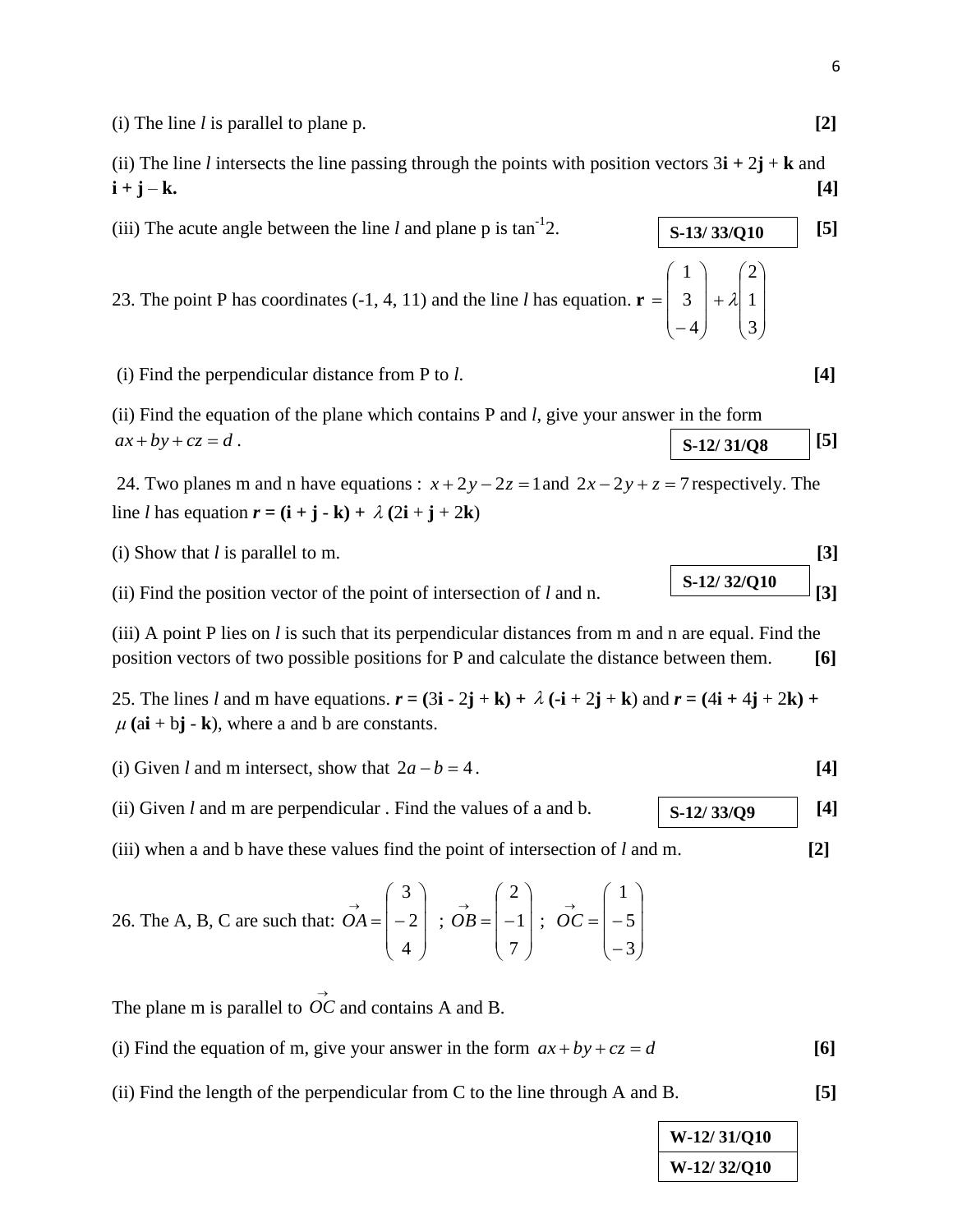J

 $\setminus$ 

J

 $\setminus$ 

It is given that lines intersect.

(i) Find the values of p and the coordinates of the points of intersection. **[5]**

 $\setminus$ 

J

(ii) Find the equation of the plane containing the two lines, giving your answer in the form  $ax + by + cz = d$  where a, b, c and d are the integers. **[5] W-12/ 33/Q8**

J

 $\setminus$ 

28. Given lines  $l_1$  and  $l_2$ :

 $l_1: r = (\mathbf{i} + \mathbf{j} + \mathbf{k}) + s (\mathbf{i} - \mathbf{j} + 2\mathbf{k})$  and  $l_2: r = (4\mathbf{i} + 6\mathbf{j} + \mathbf{k}) + t (2\mathbf{i} + 2\mathbf{j} + \mathbf{k})$ 

(i) Prove that  $l_1$  and  $l_2$  are coplanar. **[4] [4]** 

(ii) find the equation of plane containing  $l_1$  and  $l_2$ . **[5] [5] [5] [5]** 

29. The plane p has equation  $2x - 3y + 6z = 16$ . The plane q is parallel to p and contains the point with position vector  $(i + 4j + 2k)$ 

(i) Find the equation of q, giving your answer in the form  $ax + by + cz = d$ **[2]**

(ii) Calculate the perpendicular distance between p and q. **[3]**

(iii) The line *l* is parallel to plane p and also parallel to the plane with equation  $x - 2y + 2z = 5$ . Given *l* passes through origin find the vector equation of *l*. [5]

(iv) Find the distance between the planes:

$$
2x - 3y + 6z = 16
$$
  
4x - 6y + 12z + 4 = 0 [3]

30. Find the equation of the plane passing through the intersection of the planes  $2x + 3y - z + 1 = 0$  and  $x + y - 2z + 3 = 0$  and

(i) perpendicular to the plane 
$$
3x - y - 2z - 4 = 0
$$
. [5]

(ii) passing through a point (1, -2, 3). **[4]**

## **\*\*\*\*\*\*\*\*\*\*\*\***

$$
f_{\rm{max}}
$$

**S-10/ 31/Q10**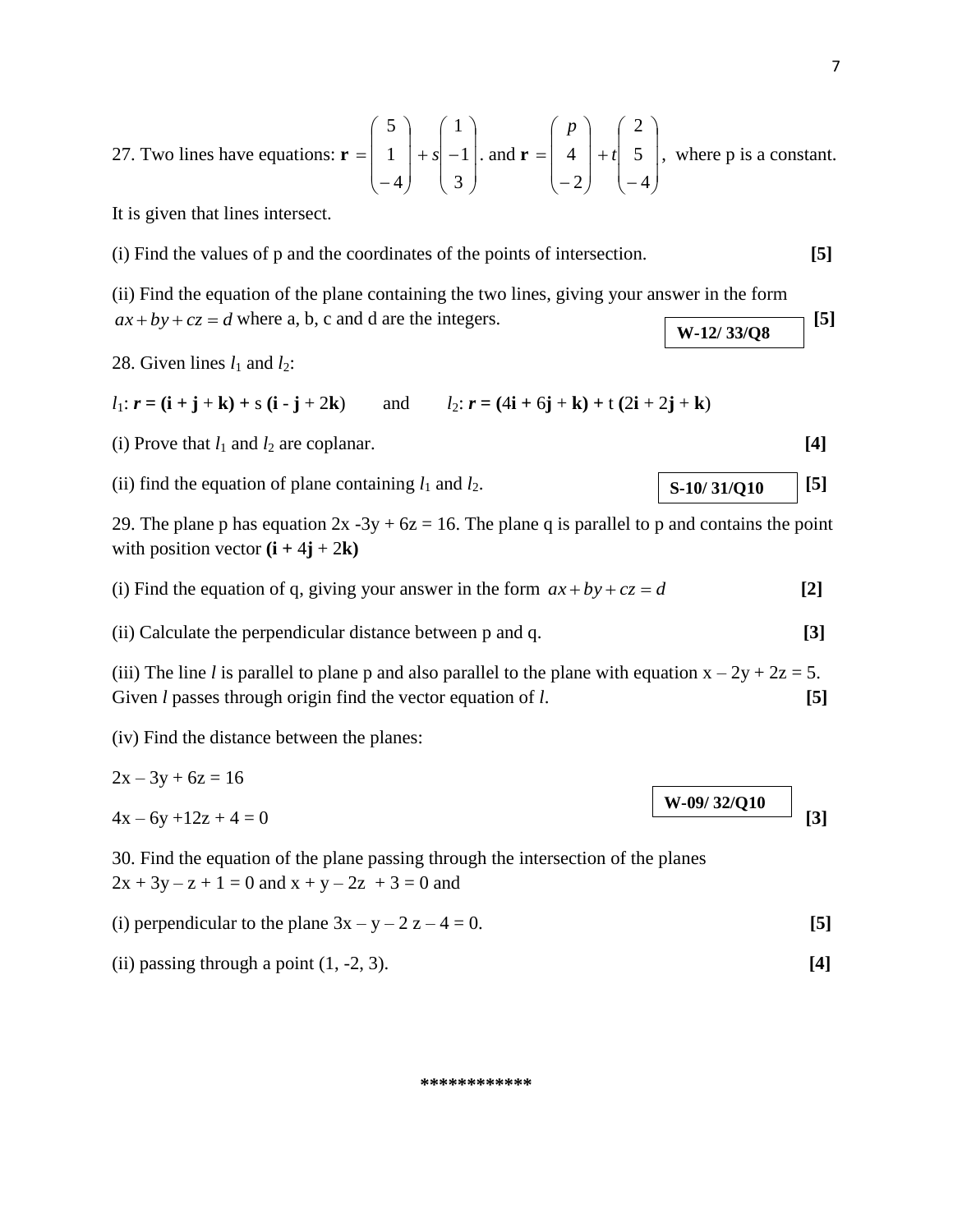**P3**

|                  | <b>Vectors in 3D</b>                                                                                                                                                                                                                                                                                                                                                                              |         | <b>Exercise 1 Answer Sheet</b>                                                                                                                                                                                                                                                                                                                                                                                                                                                                                                                                                                                                                      |
|------------------|---------------------------------------------------------------------------------------------------------------------------------------------------------------------------------------------------------------------------------------------------------------------------------------------------------------------------------------------------------------------------------------------------|---------|-----------------------------------------------------------------------------------------------------------------------------------------------------------------------------------------------------------------------------------------------------------------------------------------------------------------------------------------------------------------------------------------------------------------------------------------------------------------------------------------------------------------------------------------------------------------------------------------------------------------------------------------------------|
| 1.<br>2.         | (i) $r = i + 2j + \lambda (2i - 2j + k)$<br>(ii) $2x - 2y + z = 4$<br>(iii) $\vec{ON} = \frac{7}{3} \mathbf{i} + \frac{2}{3} \mathbf{j} + \frac{2}{3} \mathbf{k}$ and $\vec{CN} = \sqrt{13}$<br>(i) Show that a scalar product of normal<br>vector is zero.<br>(ii) $r = 7i + 5k + \lambda (i - 7j - 4k)$<br>Or = $(\mathbf{i} + \mathbf{k}) + \lambda (\mathbf{-i} + 7\mathbf{j} + 4\mathbf{k})$ | 8.<br>9 | (i) $l_1$ : $\mathbf{r} = (2\lambda, 1-3\lambda, 5-4\lambda)$<br>$l_2$ : $\mathbf{r} = (7 + \mu, 1 + 2\mu, 1 + 5\mu)$<br>Show (a) line $l_1$ and $l_2$ are not parallel.<br>(b) Equate the respective component-solve two<br>equations for $\lambda$ and $\mu \Rightarrow \lambda = 2$ and $\mu = -3$ but<br>these values does not satisfy the third equation.<br>(ii) $\theta = 79.5^{\circ}$ or 1.39 radian<br>(i) line AB; $r = 2i - j + 3k + \mu(-i + 2j + 2k)$<br>Line $l$ ; $r = i + j + 2k + \lambda$ (3i + j - k)<br>Equate the respective component of AB and <i>l</i> .<br>Solve first two equations to get $\lambda = 0$ ; $\mu = 1$ but |
|                  |                                                                                                                                                                                                                                                                                                                                                                                                   |         | these values does not satisfy the third equation<br>(ii) $x + 4y + 7z = 19$                                                                                                                                                                                                                                                                                                                                                                                                                                                                                                                                                                         |
| 3.               | (i) $-{\bf i} + 3{\bf j}$ and $\frac{7}{3}{\bf i} + \frac{4}{3}{\bf j} + \frac{5}{3}{\bf k}$<br>(ii) $a = \pm 2$                                                                                                                                                                                                                                                                                  | 10.     | (i) Angle between the two planes is the angle<br>between their normal.<br>$\theta$ = 85.9° or 1.50 radian                                                                                                                                                                                                                                                                                                                                                                                                                                                                                                                                           |
| $\overline{4}$ . | (i) Show $l \perp$ Normal<br>or $\begin{pmatrix} 2 \\ 1 \\ 3 \end{pmatrix}$ $\cdot \begin{pmatrix} 2 \\ -1 \\ -1 \end{pmatrix} = 0$<br>(ii) $r = 5i + 3j + k + \mu (i + 4j - 2k)$                                                                                                                                                                                                                 | 11.     | (ii) $r = 2j + k + \lambda (11i - 7j - 5k)$<br>(i) $3x - 4y + 6z = 80$<br>$(ii)$ 30.8 $^{\circ}$                                                                                                                                                                                                                                                                                                                                                                                                                                                                                                                                                    |
| 5.               | (i) $5x - 2y + 3z = 5$<br>(ii) $\overrightarrow{OP} = (-i + 7j + 6k)$                                                                                                                                                                                                                                                                                                                             | 12.     | $(i)$ $(3, -7, 4)$<br>(ii) $54.8^{\circ}$ or 0.956 radian<br>$(iii)$ (-3, 11, -20); (9, -25, 28)                                                                                                                                                                                                                                                                                                                                                                                                                                                                                                                                                    |
| 6.               | $OA = 3\mathbf{i} + 3\mathbf{j} + \mathbf{k}$ and verify adjacent sides<br>$AB = BC$ .<br>(ii) $-7x + 8y - 3z = 29$                                                                                                                                                                                                                                                                               | 13.     | $(i)$ 15<br>(ii) $a = 2$ , $b = -2$                                                                                                                                                                                                                                                                                                                                                                                                                                                                                                                                                                                                                 |
| 7.               | (i) equation of line AB:<br>$r = (\mathbf{i} + \mathbf{j} + \mathbf{k}) + \lambda (\mathbf{i} - \mathbf{j} + 2\mathbf{k})$<br>Equate the respective components of line AB<br>and line <i>l</i> .<br>Solve first two equations, $\lambda = -1$ , $\mu = 2$ but<br>these values does not satisfy the third<br>equation.<br>(ii) $\frac{1}{\sqrt{2}}$                                                | 14.     | (i) Equate the components of points on both the<br>lines: Solve first two;<br>satisfy the third $\lambda = a, \mu = 1$<br>(ii) $a = 3$ and $-2$                                                                                                                                                                                                                                                                                                                                                                                                                                                                                                     |